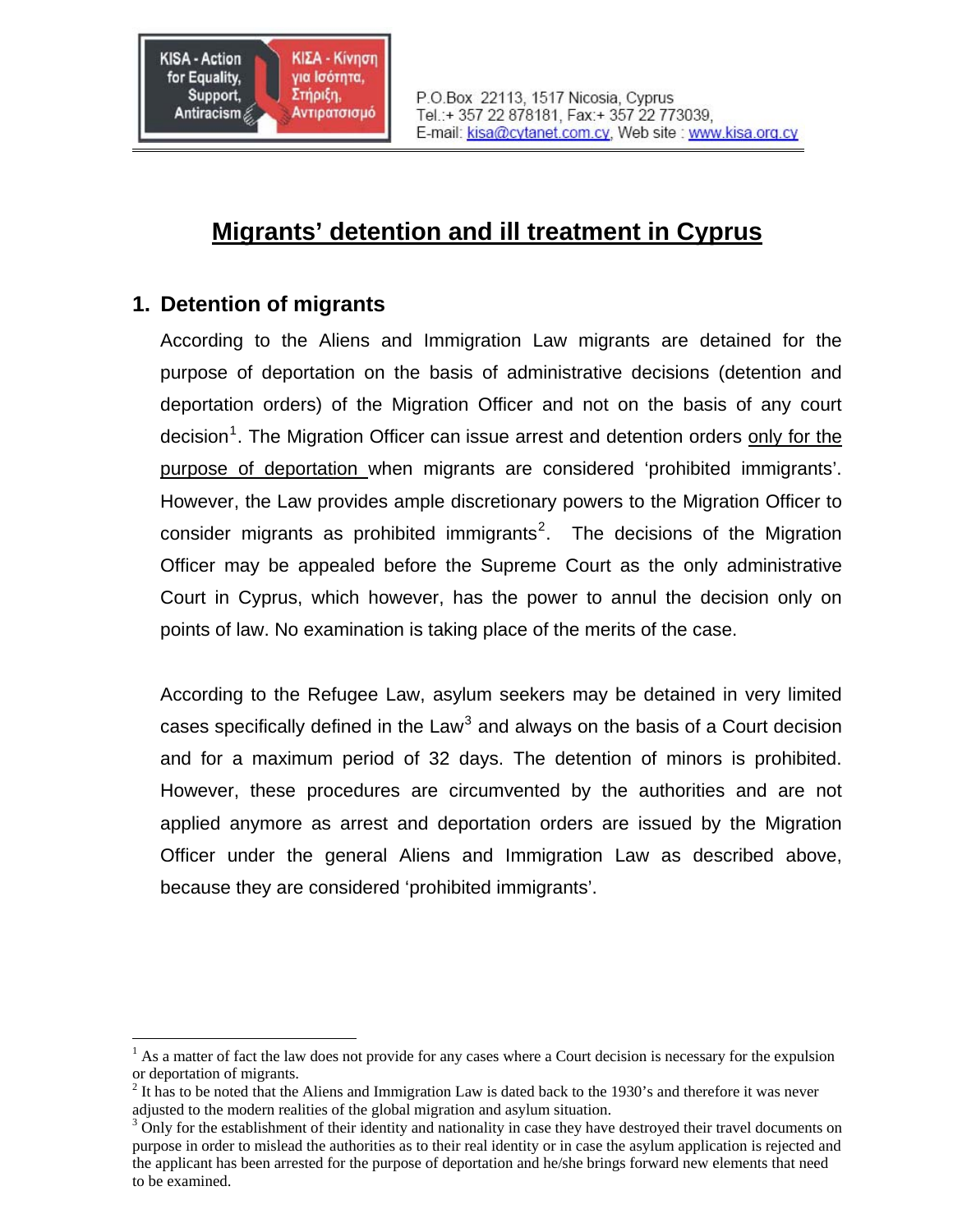# **2. Long Term Migrant Detainees**

<u>.</u>

Since it is not possible for some of the migrants to be deported for the reasons explained below, one can expect that the Migration Officer should suspend also the detention order, otherwise detention may be considered illegal in the absence of any court decision as well as the absence of the possibility of deportation in reasonable time.

#### **The main categories of Long Term Detainees**

- a. Rejected asylum seekers that for various reasons may not be deported (i.e Iranians without passports that cannot be accepted back to Iran unless they agree to the issuance of travel documents by their Embassy, asylum seekers without any travel documents whom no country accepts as their nationals, asylum seekers that are stranded in Cyprus because community rules on the member state responsible for examining an asylum application (the Dublin Regulation) where not applied correctly in their situation e.t.c.)
- b. Asylum seekers that entered the country irregularly (normally through the North) that they have been arrested and detained on the basis of arrest and deportation orders of the Migration Officer for illegal entry and then they seek asylum $^4$  $^4$ .

In these cases, although the deportation order is suspended so that the asylum application can be examined, the detention is not, thus leading to particularly long detention periods without a court decision. We had reports from such persons, that they have been threatened and blackmailed by police authorities to withdraw their asylum application otherwise they would remain in detention for years.

<span id="page-1-0"></span> $4$  There have been lots of cases however that asylum seekers tried to apply for asylum within reasonable time but, irrespective of the Geneva Convention provisions, they were charged for illegal entry and arrest and deportation orders have been issued against them. This is the case with the majority of Turkish Kurds who are most of the times detained immediately upon appearing to submit an asylum application without any reasonable explanation as to their different treatment, apart, we assume from their national or racial origin.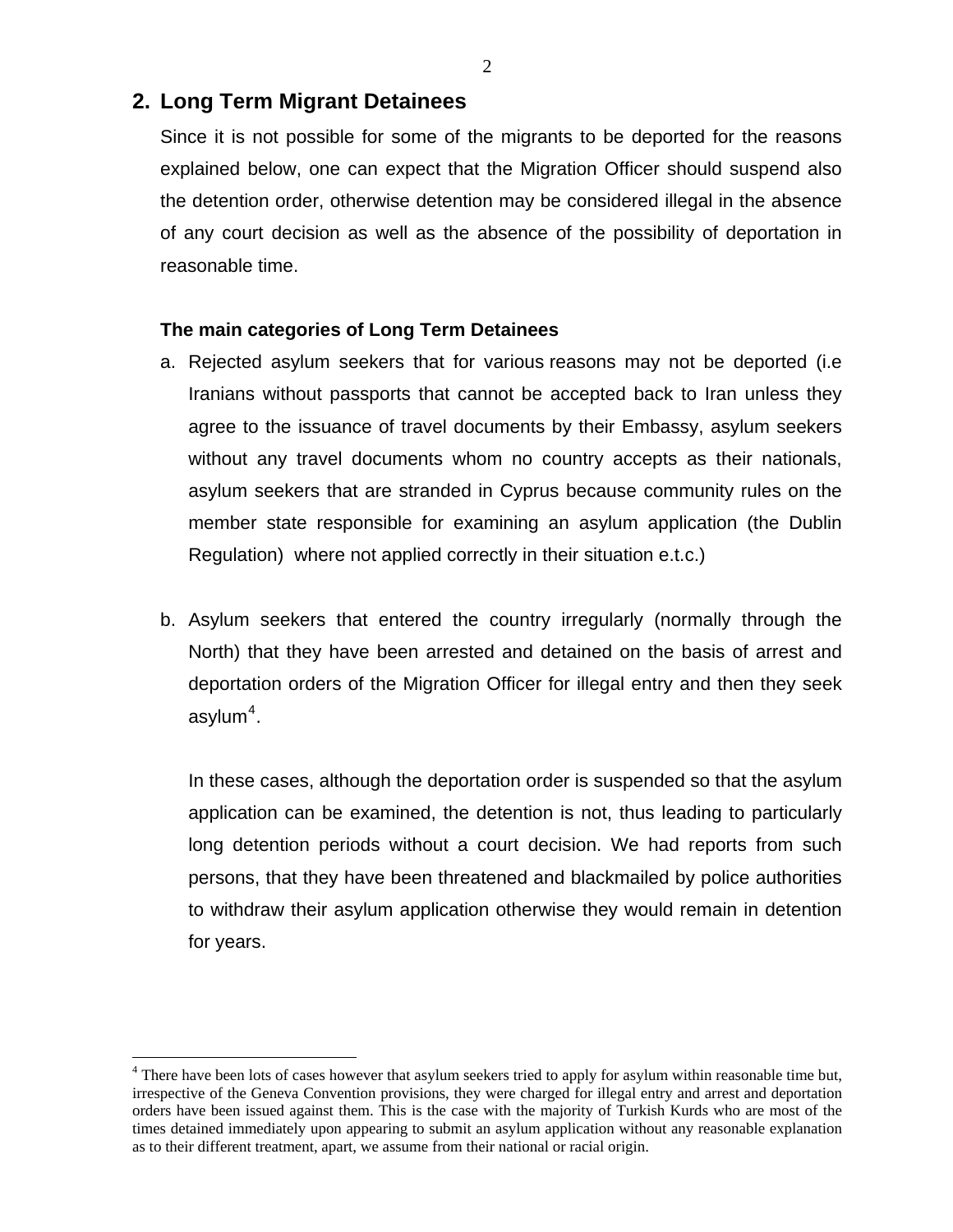In other cases, where the examination of an asylum application of persons under detention is expedited, due to detention, it has led to rejection decisions without any proper and thorough investigation of their asylum claim and then to the deportation of the asylum seekers in countries where their life would be in danger.

- c. Asylum seekers that may have been convicted for a different offence, normally petty offences i.e. illegal work. These people may serve their time in prison as decided by a Court (normally a few months for such minor offences) but upon serving their time, instead of being released, they are immediately rearrested on the basis of arrest and deportation orders of the Migration Officer as, irrespective of the fact that they are asylum seekers, they are otherwise considered "prohibited immigrants" under the general Aliens and Immigration Law. This means that they are immediately taken to the detention centres. Although they cannot be deported because they are asylum seekers, the deportation order is suspended but not the detention order. They end up remaining in detention for the whole period their asylum application is processed which, including the Court procedures, may take a few years.
- d. Persons with international protection according to the Refugee Law that may have been convicted for a criminal offence and after serving their time in prison as decided by a Court they are rearrested and put in detention on the basis of arrest and deportation orders by the Migration Officer. They are usually put regularly under psychological pressure to sign a statement expressing their "wish" to return to their country, irrespective of the fact that they are under an international protection legal status.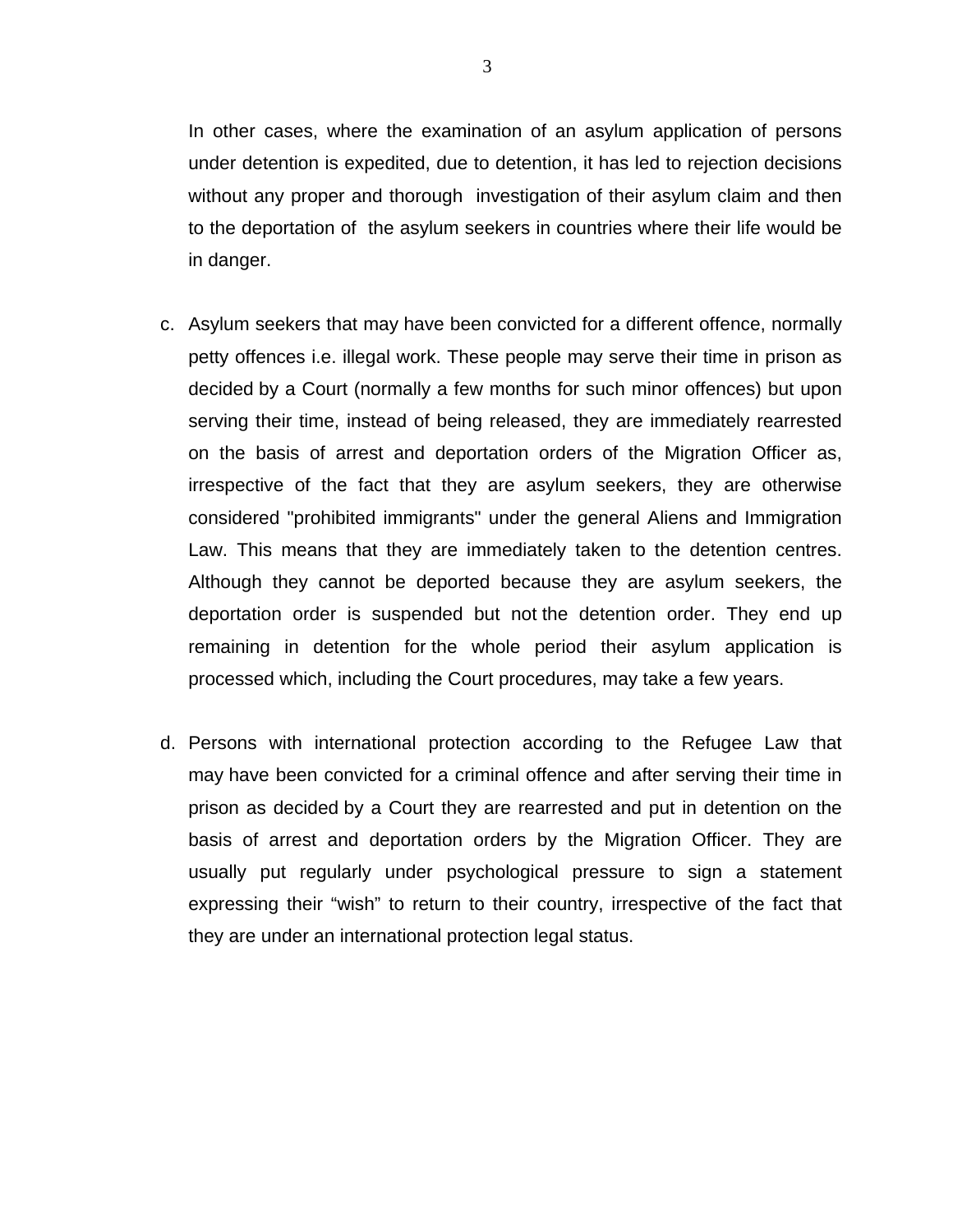- e. Other migrants against whom detention and deportation orders have been issued because they are in the county without papers<sup>[5](#page-3-0)</sup> or for many other reasons, but cannot be deported for some reasons i.e. migrants married with Cypriots if they have a court case pending e.t.c.
- f. Migrants appealing before the Supreme Court a decision of the Migration Officer (rejection of naturalisation or renewal of residence permits) or of the Refugee Reviewing Authority (rejection of their asylum claim on second instance). These persons, strictly speaking, under the general Aliens and Immigration Law they are considered as prohibited immigrants as they are considered to illegally remaining in Cyprus irrespective of the fact that they have a Court case pending. Upon filing an appeal to the Supreme Court, they are normally arrested and they may be detained on the basis of detention and deportation orders of the Migration Officer for the whole period of the Court procedures, if they manage in the meantime to secure suspension of deportation from the Court through a separate application, something the it is vary rare in all cases apart from asylum seekers.

# **3. The position of the Supreme Court on detention of migrants**

<u>.</u>

In cases 1(b), 1(c) and 1(f) above the Supreme Court of Cyprus decided that the detention of asylum seekers is legal as they are not detained for the sole reason that they are asylum seekers but for other reasons, such as illegal entry or because they are considered prohibited immigrants. However their deportation,

<span id="page-3-0"></span><sup>&</sup>lt;sup>5</sup> The majority of migrants without papers in Cyprus is the result of the failure of the migration policies and model followed since the 1990' s from Cyprus which may be described as the 'guest workers' model followed by other European Countries decades ago.

According to the Cypriot migration model, migrants don't have the right to change employer or employment thus in case they loose their employer or are in serious difficulties with them they get in a viscious circle, either to return back to their countries or to stay in Cyprus without papers. In adidition the salaries for regular migrants are often much lower that those earned out of irregular work.

Moreover, the systematic unwillingness of the authorities to implement the Long Term Residence Directive as well as the obstacles they have created in that respect, has led to big numbers of long term migrants remaining in limbo in Cyprus without the necessary documentation.

Finally, another reason are the policies of the Immigration Authorities regarding persons who would otherwise be entitled to a residence permit, remaining without one, such as persons applying for citizenship. In these cases the authorities assume that their citizenship applications will be rejected so they do not provide a residence permit in order for them to be deported as soon as their applications are rejected.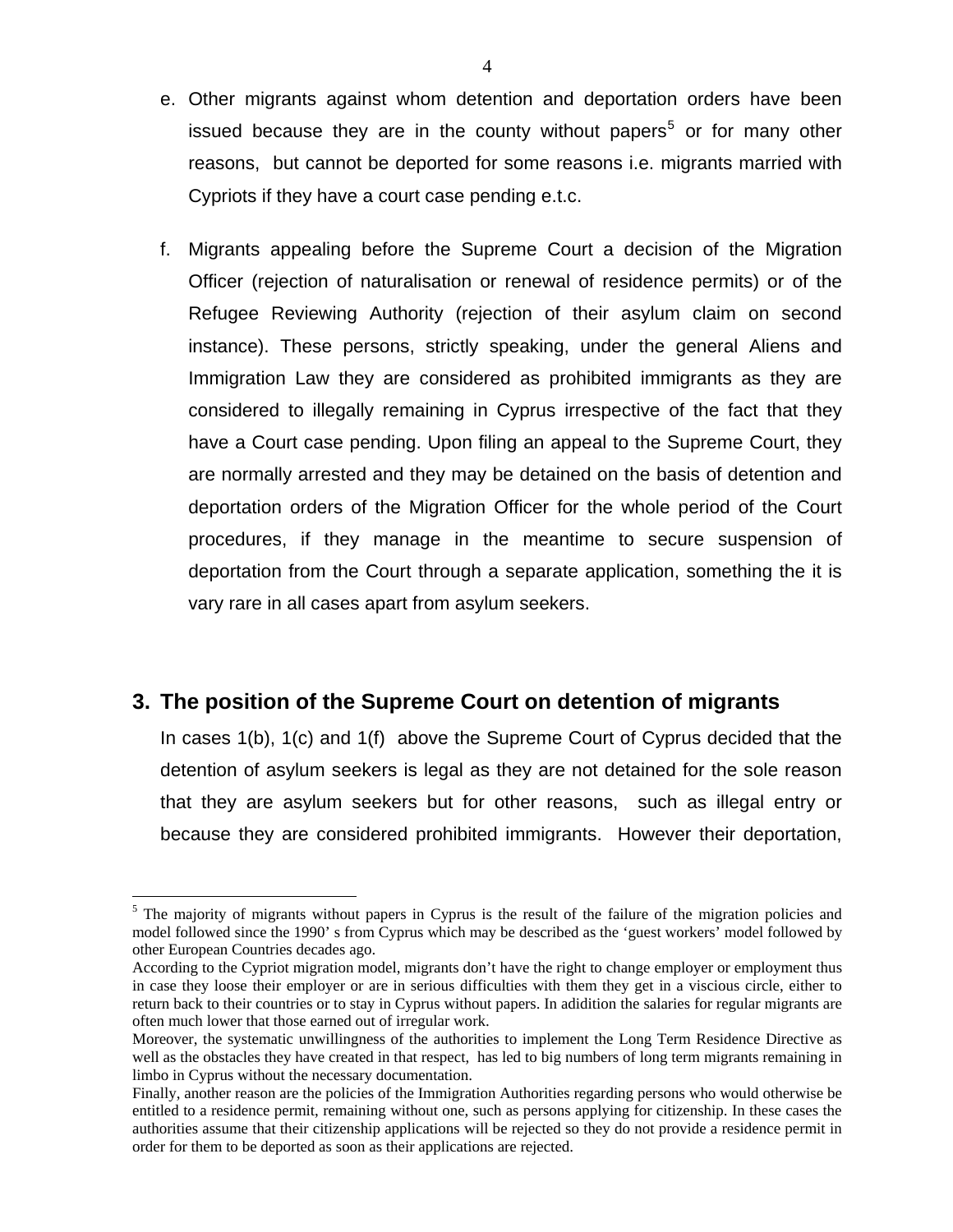according to the Court, should be suspended as they are asylum seekers and their cases need to be examined.

It is our opinion that the Supreme Court misinterpreted the provisions of the Geneva Convention as well as the national Refugee law on the prohibition of punishment of refugees in case they enter the county illegally. Moreover the Supreme Court failed to take into account the special provisions applicable on the detention of asylum seekers under the Refugee Law.

It is also important to note the case law of the Supreme Court in the cases of habeas corpus applications (illegal detention) from migrants in long detention. The Court has basically rendered meaningless any habeas corpus application in the area of immigration as it only examines whether the detention and deportation orders were issued in accordance with the law and whether the facts of the case have been established correctly. It does not examine at all the period of detention and whether this may render the detention illegal in accordance with international human rights law and standards.

## **4. Detention of Minors and Women**

Minor and women migrants are particularly vulnerable groups and as such they should be treated differently and according to their needs, including in cases of detention. Even though, as mentioned above, the Refugee Law prohibits the detention of minor asylum seekers, we had cases of detention of minors, including unaccompanied minors, on the basis of arrest and deportation orders of the Migration Officer. The general Aliens and Immigration Law provides nothing with respect to the protection of minor migrants and particularly unaccompanied minor migrants. Minor asylum seekers when detained, depending on their age, may be detained together with their mothers, but sometimes also in the detention centres of male adults.

Moreover, minor asylum seekers and particularly unaccompanied asylum seekers, when finally released they are left with no support, no information and no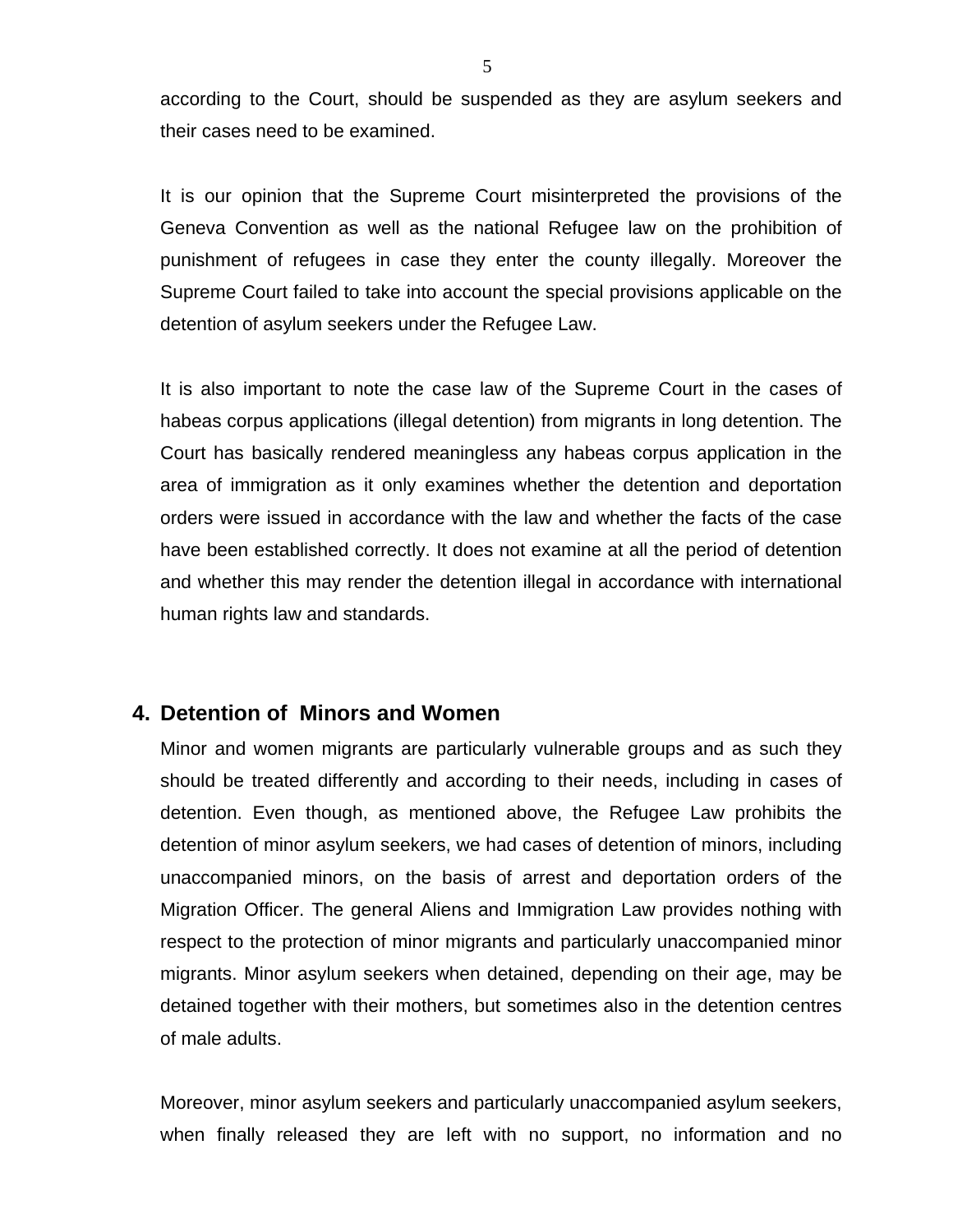documents in order to be able to prove their legal residence in Cyprus. This of course creates a number of problems for those minors with regards to access to the rest of the reception conditions provided by the Law. And this irrespective of the provisions of the Refugee Law stating that unaccompanied minor asylum seekers should be immediately placed under the care of the Welfare Services who are obliged to act for the best interest of the minor.

The majority of women are detained in the Lakatamia Women Detention Centre in Nicosia, the only detention centre restricted to women detention. The Lakatamia detention Centre faces various problems, the most serious of which is the fact that there are no satisfactory places for common use and women end up remaining in their cells, which most of the times are particularly crowded, sometimes for 24 hours a day.

However, women may be also detained in the detention centres of police stations in the other districts of Cyprus, together with men. A good example is the Limassol Police Station detention Centre where women are detained with men and as a result women end up remaining in the their cells for long hours so that men can use the common spaces of the detention centre.

## **5. Conditions of detention**

Police detention centres are not designed for long term detention periods. There are therefore serious concerns as to the conditions of detention of migrants, which, according also to the Ombudswoman amount to inhuman and degrading treatment. Although migrants did not commit any crime, they are detained in the same places (especially in Limassol) with persons suspected or charged with criminal offences awaiting their trial.

The detention centres are more often than not overcrowded, whereas there are no possibilities for leave or taking up social work and returning to the detention centre, as it applies to prisoners. The food provided is mainly dry food which in long detention periods is harmful to the health of migrants.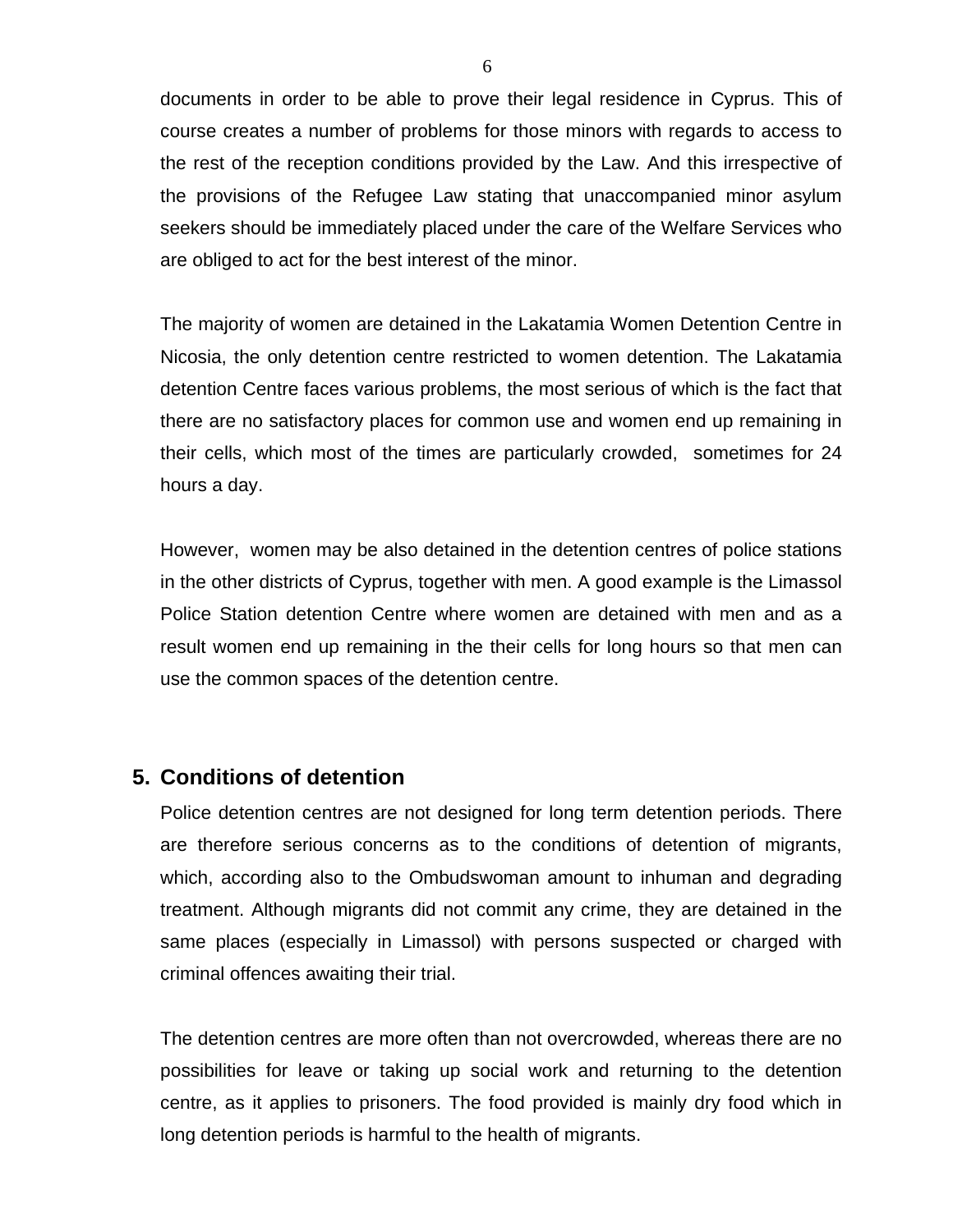The above conditions have led quite a few times asylum seekers and migrants in detention to protests, hunger strikes, burning their beds e.t.c. as well as police officers to ill-treat the detainees. There have also been-

- $\triangleright$  a number of suicide attempts
- $\triangleright$  cases of migrants in long detention that ended in the psychiatric hospital
- $\triangleright$  rape and sexual harassment of migrant women by police officers
- $\triangleright$  deaths of migrants while in detention

# **6. Other issues in relation to detention and ill treatment**

#### ¾ **Health issues**

Migrant detainees do not enjoy sufficient health care. Block 10, which is the best situation, is the only detention centre who has a regular doctor visiting, every now and then, detainees. However, we have found out that large quantities of psychotropic drugs are consumed by migrants in detention, which on the one hand may be prescribed by the doctor but on the other they are consumed without any controls. The rest of the detention centres do not have any doctors visiting regularly detainees whereas, when requested by the detainees, police officers do not always arrange to be taken to the hospitals.

#### ¾ **physical and psychological violence**

There have been cases of physical violence, humiliating treatment, blackmailing and psychological pressure as interrogation methods or methods to abandon pending applications.

#### ¾ **Detention of persons without court or migration officer order**

There have been very rare cases when migrants are detained in communicado, neither under a detention and deportation order nor under a Court decision.

#### ¾ **Detention of victims (e.g. trafficking)**

There have been cases of victims of serious exploitation who have been detained as collaborators to a crime instead of being protected as victims, e.g. migrant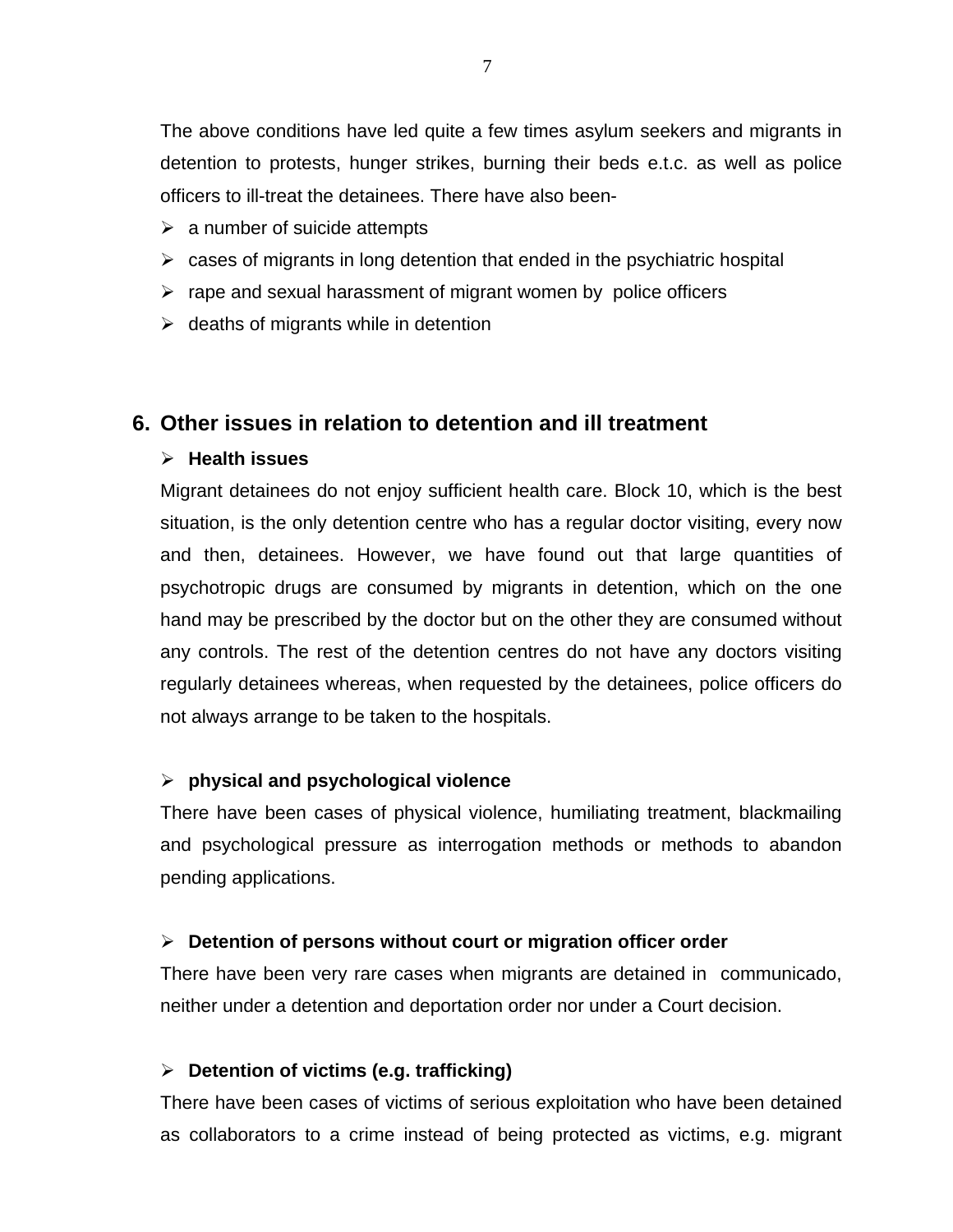women victims of sexual or labour exploitation where accused of violations of their terms of employment and residence permit.

#### ¾ **Deportations in degrading conditions**

In the majority of the cases of deportation, migrants are exposed to unnecessary harm and humiliation. There have been cases of deporting people without their belongings or without appropriate dressing i.e. in cold places with summer cloths.

#### ¾ **Violation of the right of communication**

Communication with friends and relatives and their right to have visits from them is not always respected.

# **7. Access of NGOs**

Detainees, under the law have the right to see any person or organisation they wish. However, this right is not always respected by police officers in charge of the detention centre and not enough measures are taken to secure that their wish is respected.

In general NGO's have access to asylum seekers. However, there are cases when NGO's request permission to visit an asylum seeker that access is denied by the police on the basis that in order for an NGO to visit them, the detainee should ask for it first. There have also been cases where NGOs knew that persons were under detention but did not know where exactly were detained and the police denied information on the place of detention of the persons concerned. Moreover, a practice of the police has also been observed where detainees have been transferred from one detention centre to another so that NGOs could not have access. This has been observed in serious cases of ill treatment allegations as well as possible refoulement cases.